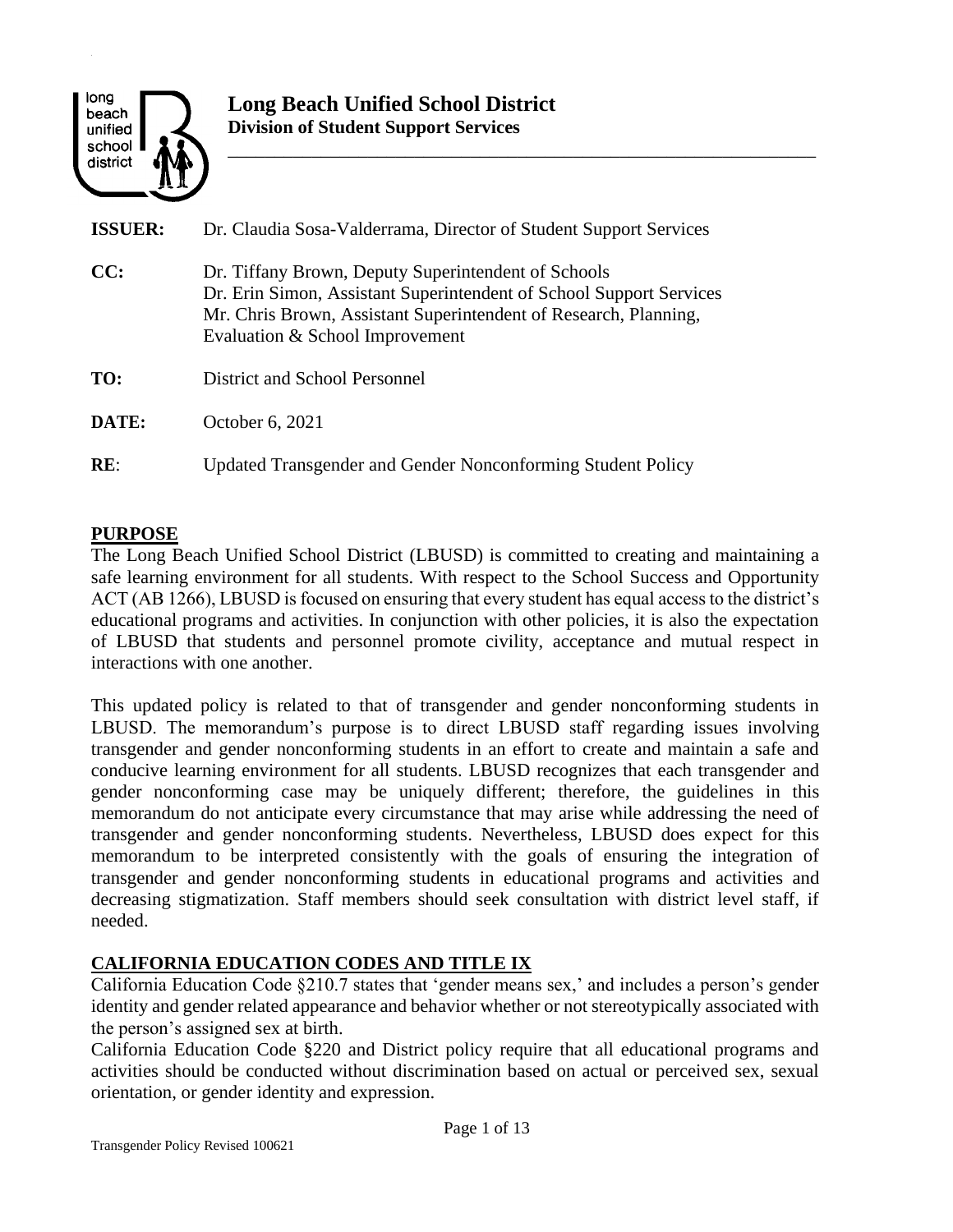California Education Code §201 provides that public schools have an affirmative obligation to combat sexism and other forms of bias, and a responsibility to provide an equal educational opportunity to all students.

Title IX of the Education Amendments of 1972 states, "No person…shall, on the basis of sex, be excluded from participation in, be denied the benefits of, or be subjected to discrimination under any education program or activity receiving federal financial assistance."

### **DEFINITIONS (new language is underlined and in bold)**

*The following definitions are not meant to label students, but are intended as functional descriptors.*

- 1. *Asexual:* A sexual orientation generally characterized by not feeling sexual attraction or a desire for partnered sexuality.
- 2. *Gender:* Refers to sex and includes a person's gender identity and gender expression. "Gender expression" means a person's gender-related appearance and behavior whether or not stereotypically associated with the person's assigned sex at birth. (Education Code Section 210.7)
- 3. *Gender Identity*: One's innermost concept of self as male, female, a blend of both or neither – how individuals perceive themselves and what they call themselves. One's gender identity can be the same or different from their sex assigned at birth.
- 4. *Gender Expression*: A person's gender-related appearance and behavior whether or not stereotypically associated with the person's assigned sex at birth. Students who adopt a presentation that varies from the stereotypic gender expectations sometimes may describe themselves as gender nonconforming, gender queer, or gender fluid.
- 5. *Gender Fluid***:** A person whose gender identification and presentation shifts, whether within or outside of societal, gender-based expectations. Being fluid in motion between two or more genders.
- 6. *Gender Nonconforming*: Refers to one's gender expression, gender characteristics, or gender identity that does not conform to gender stereotypes "typically" associated with one's legal sex assigned at birth, such as "male" or "female" and those who are perceived as androgynous. Sexual orientation is not the same as gender identity. Not all transgender youth identify as gay, lesbian or bisexual, and not all gay, lesbian and bisexual youth display gender-nonconforming characteristics.
- 7. *LGBTQIA*: An acronym that stands for "lesbian, gay, bisexual, transgender, queer/questioning, intersex and asexual." Questioning incorporates those who are uncertain or fluid about their sexual orientation and/or gender identity.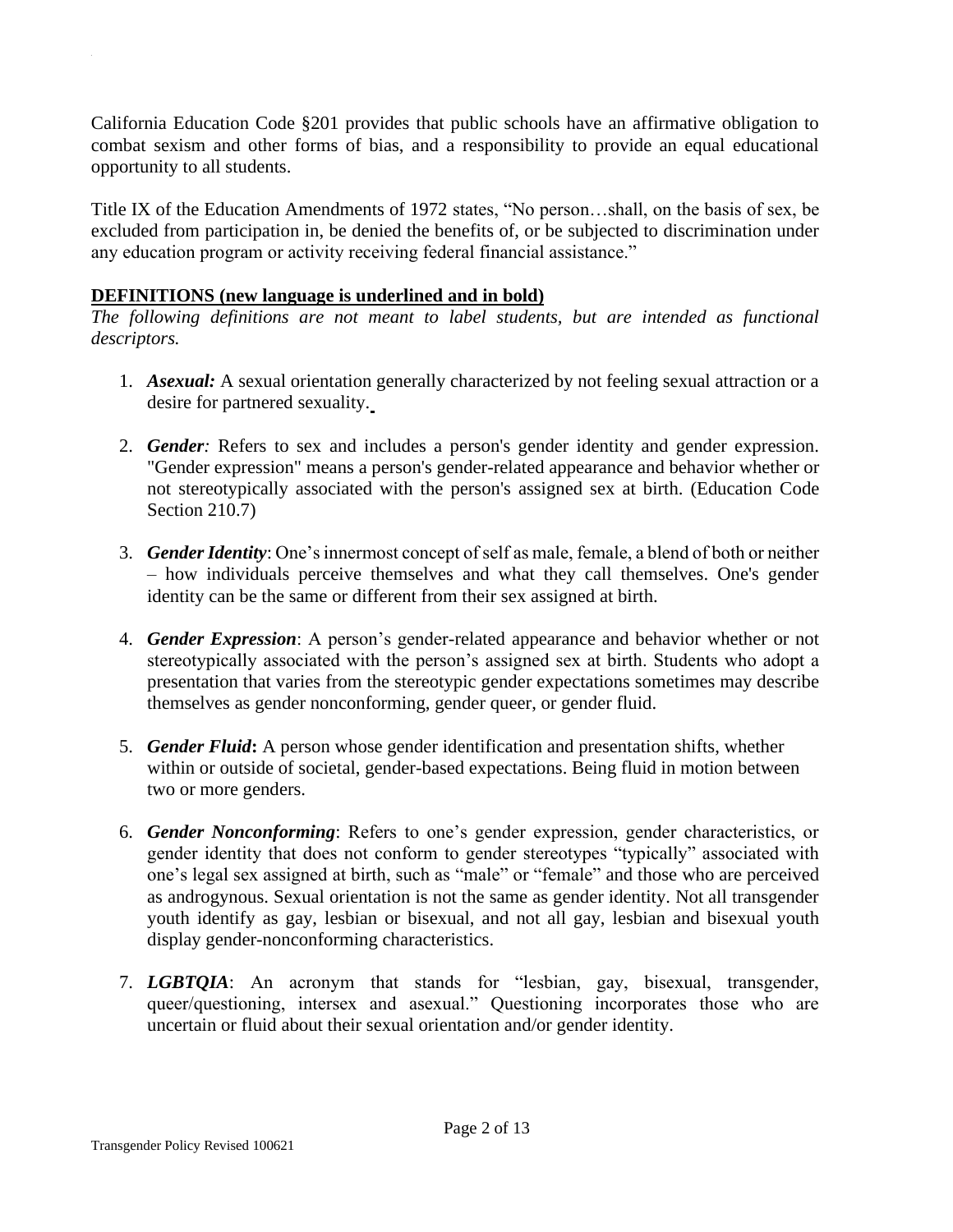- 8. *Intersex***:** Adjective used to describe the experience of naturally (that is, without any medical intervention) developing primary or secondary sex characteristics that do not fit neatly into society's definitions of male or female. Intersex is an umbrella term and there are around 20 variations of intersex that are included in this umbrella term. Many visibly Intersex people are mutilated in infancy and early childhood by doctors to make the individual's sex characteristics conform to society's idea of what normal bodies should look like. Hermaphrodite is an outdated and inaccurate term that has been used to describe intersex people in the past.
- 9. *Non-binary***:** An adjective describing a person who does not identify exclusively as a man or a woman. Non-binary people may identify as being both a man and a woman, somewhere in between, or as falling completely outside these categories. While many also identify as transgender, not all non-binary people do.
- 10. *Pansexual, Omnisexual***:** Terms used to describe people who have romantic, sexual or affectional desire for people of all genders and sexes.
- 11. *Outing*: Exposing someone's identity (usually LGBTQIA identity) to others without their knowledge and/or permission.
- 12. *Sex*: The biological condition or quality of being female or male.
- 13. *Sexual Orientation*: A person's emotional and sexual attraction to another person based on the gender of the other person. Common terms used to describe sexual orientation include, but are not limited to, heterosexual, lesbian, gay, and bisexual. Sexual orientation and gender identity are different.

## 14. *S.O.G.I.E.:* **Sexual Orientation, Gender Identity and Expression.**

- 15. *Transgender*: An umbrella term for people whose gender identity and/or expression is different from cultural expectations based on the sex they were assigned at birth.
- 16. *Transition*: The process by which some people strive to more closely align their internal knowledge of their gender with their outward expression. Name and gender change on documents may be one of their steps in their social transition.

#### **LBUSD POLICY GUIDELINES**

*Schools shall accept the gender identity that each student asserts. There is no medical or mental health diagnosis or treatment threshold that students must meet in order to have their gender identity recognized and respected.* 

## **I. PRIVACY AND CONFIDENTIALITY**

A. All persons, including students, have a right to privacy. This includes keeping a student's actual or perceived gender identity and expression private. Such private information shall be shared only on a need-to-know basis.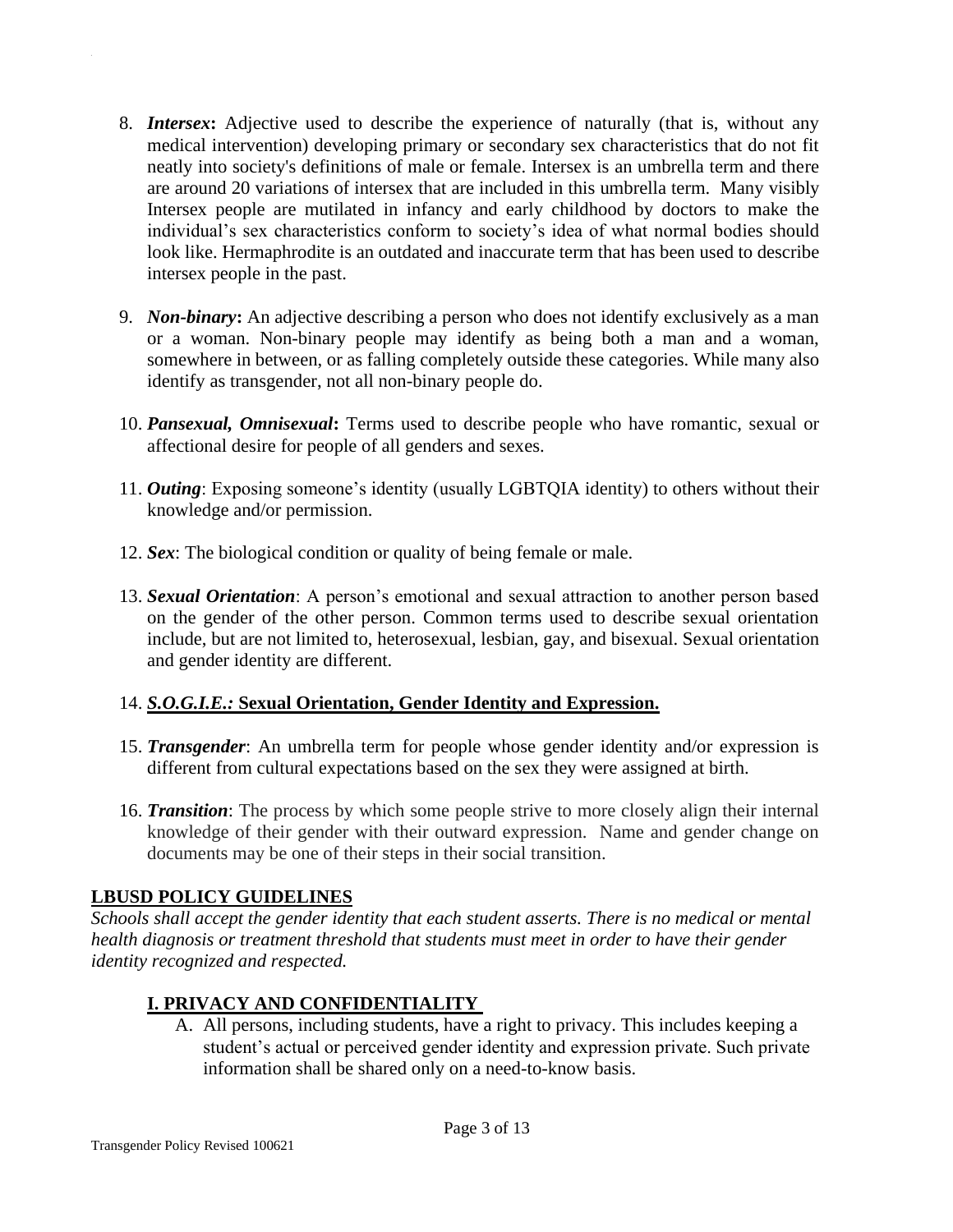- B. Students have the right to openly discuss and express their gender identity and expression, and to decide when, with whom, and how much information to share.
- C. District and school personnel may encounter situations where transgender students have not disclosed their transgender status. School personnel must be mindful of the confidentiality and privacy rights of students when communicating with others, so as to not reveal, out, imply, or refer to a student's gender identity or expression.
- D. To ensure confidentiality when discussing a particular concern such as conduct, discipline, grades, attendance, or health, school personnel's focus should be specifically school-related issues and not on the student's gender identity or expression.

# **II. OFFICIAL RECORDS**

- A. LBUSD is required by California Education Code to maintain in perpetuity mandatory permanent records ("official records"), which include the legal name of the student and the student's gender as indicated on official government issued documents such as:
	- Birth certificates
	- Passports and identification cards/permits
	- Mandatory Interim and Mandatory Permitted pupil records, which may include but are not limited to:
		- o Grades, enrollment documents, health records, Parchment (transcript system), CALPADS (state data system), confidential applications in Synergy and LROIX (*student information and data systems)*, transcripts, assessment data, discipline records, Individualized Education Programs (IEP), Section 504 Plans, other pertinent legal documents and the cumulative card and file (folder).

## **III. UNOFFICIAL RECORDS**

- A. LBUSD shall permit a student to use a preferred name and gender on unofficial records. The unofficial records may include but are not limited to:
	- Report cards
	- Identification badges (ID cards)
	- Classroom and homeroom rosters
	- Gradebooks, **such as Canvas or Synergy Gradebook**
	- Certificates
	- Programs
	- Announcements
	- Office summons and communications/communication systems
	- Letters home
	- Team and academic rosters
	- Diplomas
	- Newspapers/Newsletters
	- Yearbooks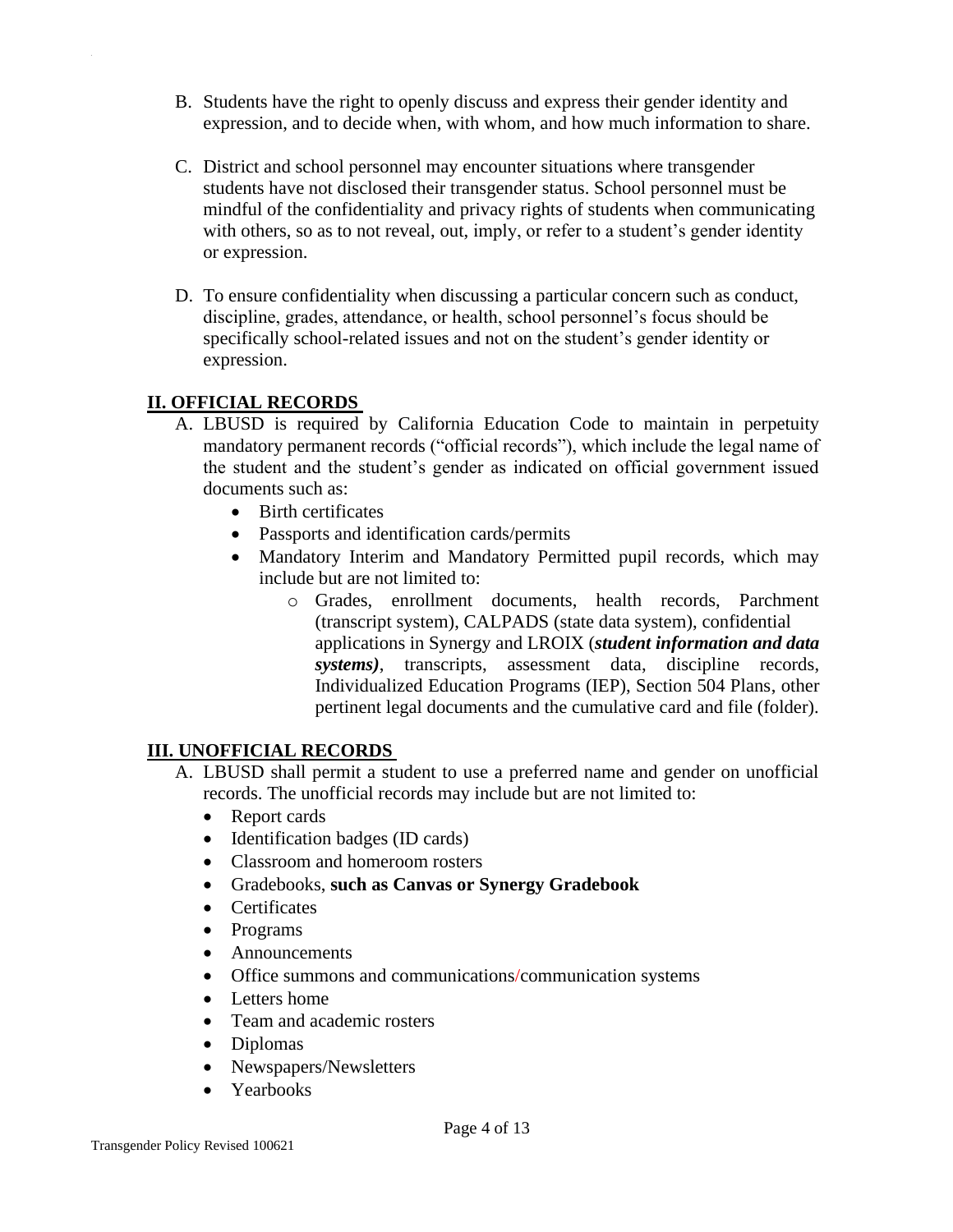- Assignments
- Other site-generated unofficial record
- B. This is critical in order to avoid unintentionally revealing the student's transgender status to others in violation of the student's privacy rights.
- C. The preferred name shall also appear on the student's cumulative folder (official record) as "Preferred Name."
- D. LBUSD shall input the student's **legal name and gender** in the appropriate tab (Protected Tab) of the district's electronic data system to indicate how the student's name and gender will appear on **official records**.
- E. LBUSD shall permit a student or parent or legal guardian to request a change of name and/or gender so that a student may be registered in school under a name and gender that corresponds with the student's gender identity without obtaining a court order or without changing the student's official record. The preferred name and gender will be listed in the cumulative folder and district's electronic data system. This process is outlined in the Request Considerations section below.

# **LEGAL NAME CHANGE**

A minor's name and gender may be legally changed by filing an action in the Superior Court where the petitioner resides. Once the proper order is granted, the new name can be assumed *(Legal references: EC 48002, CCP 1275-1278.5)*. Upon the submission of proper evidence of the court order, the student's official name and gender in all current school records shall be changed to reflect the legal name change. In Synergy, the students previously used first, middle and/or last name shall be placed in the AKA field(s). *If the student's name is changed legally by filing an action in the Superior Court, the court order shall be sent to the Director of Student Support Services. The legal name will be entered into Synergy by the Division of Student Support Services.*

**FORMER STUDENTS -** LBUSD will make retroactive changes to any former student's electronic records, upon request, in order to keep their identity confidential. This request will be completed once the former student has produced the legal and/or gender name change order granted by the court.

### **SCRIPT AND CONSIDERATIONS FOR FACULTY (new language is underlined and in bold)**

A parent or legal guardian or a student, with or without the consent of their parent(s) or legal guardian(s) may request that their student be known by a name and/or gender differing from that on the legal verification of birth. For example, a transgender student may wish to use and be known by a name and gender reflective of their gender identity or gender expression. Schools are required to maintain a mandatory permanent record that includes a student's legal name and legal gender. LBUSD policy permits the name/gender preferred by the parent or legal guardian/student to be used in unofficial records. No AKA shall be used.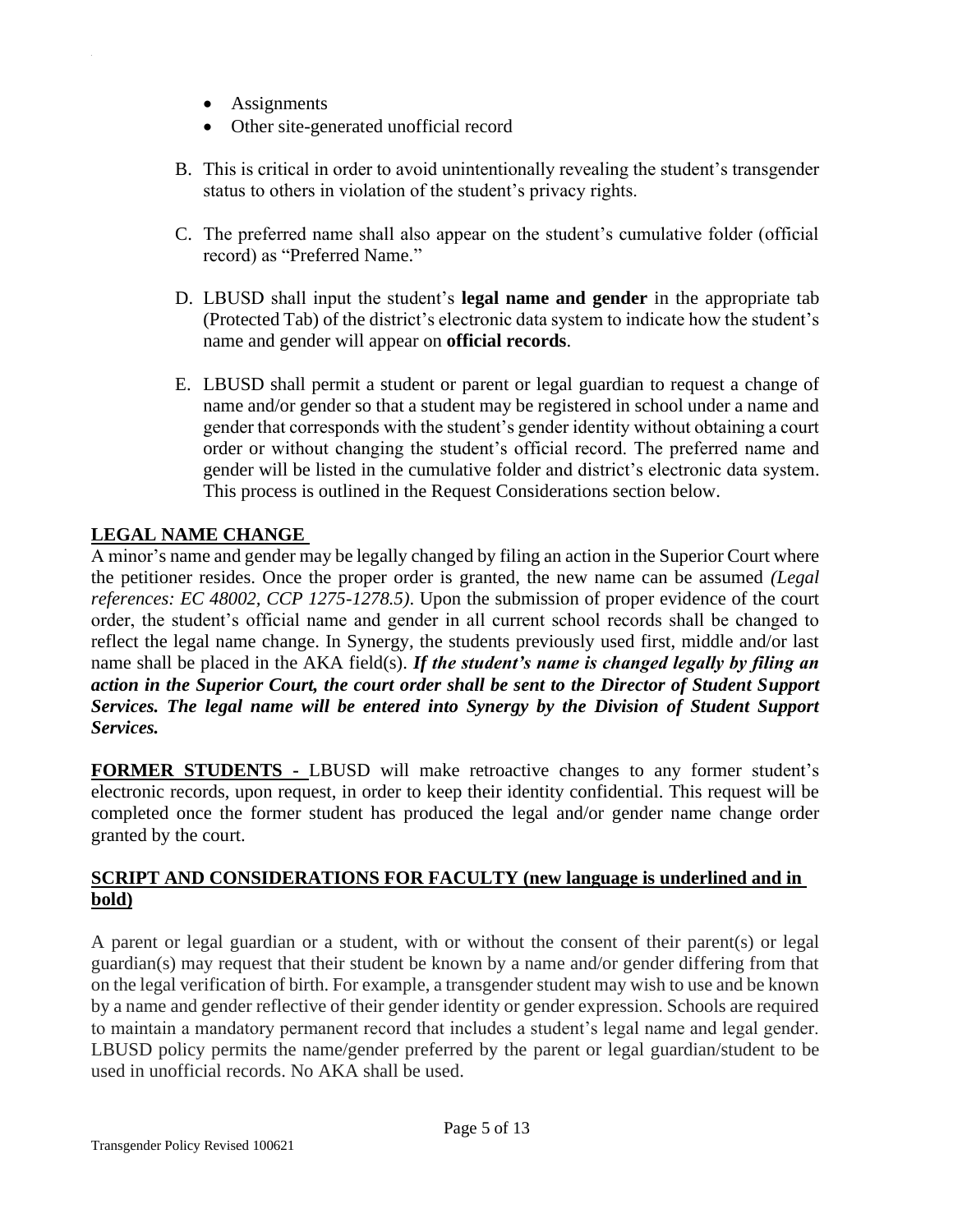Site **staff (school administrator, counselor or other certificated staff )** must use the *Transgender and Gender Nonconforming Student Confidential School Transition Plan* for crossreferencing purposes *only* for student who matriculates from elementary to middle or middle to high school, or changes schools within the LBUSD).

Sites must complete the *Gender Support Plan* to create shared understandings about the ways in which the student's authentic gender will be accounted for and supported at the school site and which supports the necessary planning for a student's formal transition of gender from its commonly assumed status to something else. School staff, **the student and parents/guardians if applicable)** should collaboratively complete this document.

In all requests, assisting staff should note to the requesting party the ways in which this request might affect the experience of the student, as well as the limits of the request. Please use the following information to inform your conversation with the requesting party.

## **REQUEST CONSIDERATIONS (new language is underlined and in bold)**

*For requests submitted by parent or legal guardians:*

- A. Upon a parent or legal guardian's request for their child to be known by a name differing (preferred name) from that on the legal verification of birth, they shall be immediately referred (the same day) to their child's school counselor or principal. The school counselor or administrator will review the *Unofficial Records Name Change (Parent or Legal Guardian Request)* form with the parent or legal guardian.
- B. In order to facilitate the process of changing the preferred name and/or gender, the school counselor and/or principal will complete the *Gender Support Plan* (see Appendix D of the Schools in Transition Handbook) with the parent or legal guardian and the student. *The Gender Support Plan* will help create a shared understanding of how the student can be supported in various aspects of the school experience. When a student moves to a new school site, the *Transgender and Gender Nonconforming Student Confidential School Transition Plan* will be updated to identify new staff ally/ies that will help the student at the new school.
- C. Review with parent(s) or legal guardian(s) the unofficial documents that will reflect the student's asserted (non-legal) name/gender. The parent(s) or legal guardian(s) shall be informed that by signing the document, they acknowledge that certain unofficial records and district systems such as **Canvas, ParentVUE and StudentVUE,** and most applications within Synergy and LROIX will show the preferred name. Additionally, parent(s) or legal guardian(s) will be informed that by signing this document they acknowledge that official records such as enrollment documents, transcripts, IEPs, 504s, health records, mandatory permanent records, mandatory interim records, and other pertinent legal documents, in addition to district and state systems such as Parchment (Transcript System) and CALPADS (State Data System) and confidential applications within Synergy and LROIX will show their child's legal name.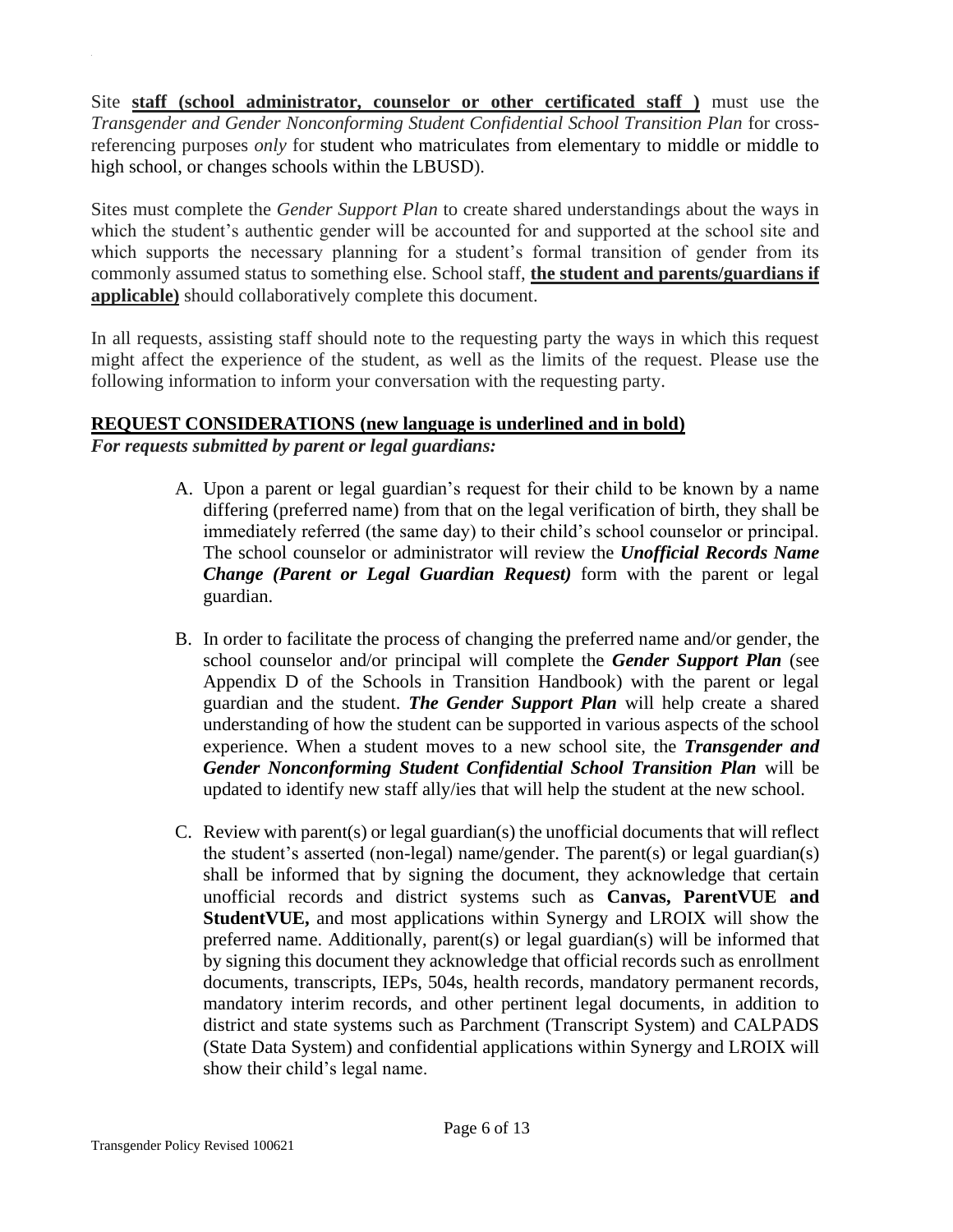- D. School staff will send the Unofficial Records Name Change form to the Director of Student Support Services. **Upon receipt**, the student's preferred name and/or gender will be inputted on the Student Demographics Tab of the district's electronic data system to indicate how the student's name and gender will appear on unofficial record by the Director of Student Support Services. The Director will also enter the student's legal name and gender in the Protected Tab of the district's electronic data system, which will indicate how the student's name and gender will appear on official records. **Once changes are made, the new name and gender will be visible in unofficial records within 24 hours.**
- E. Secondary school staff (middle school and high school) will need to manually change the preferred or legal name information in **APEX or any system not linked to Synergy**. Elementary schools use Synergy Gradebook, therefore, the change will be automatic.
- F. If student has been attending a school in LBUSD or its surrounding areas, there may be a period of acclimation to the new name/gender/pronouns on the part of the student's peers. Staff will need to assist with this transition. Both the parent /legal guardian(s)/guardian(s) and/or student can elect to work with staff on a safe and comfortable transition plan on campus. **This transition and process should be discussed when the Gender Support Plan is completed, prior to the submission of the Unofficial Name Change form.**
- G. Parent(s) or legal guardian(s) should be informed of their student's right to access facilities (i.e. restrooms, locker rooms) and join activities that align with their gender identity. Accommodations for single unit facilities should also be made available.
- H. Parent(s) or legal guardian(s) should be informed and provided a copy of the LBUSD bullying policy.
- I. **A copy of the** *Unofficial Records Name Change (Parent or legal guardian Request)* **form must be sent to the Director of Student Support Services, Dr. Claudia Sosa-Valderrama. The original** *Unofficial Records Name Change (Parent or Legal Guardian Request)* **form must be retained in a confidential file cabinet in the principal's office.** As stated earlier, (Legal Name Change Section), if the student's name is changed legally by filing an action in the Superior Court, the court order shall be sent to the Director of Student Support Services. The legal named will be entered into Synergy by the Division of Student Support Services. *It is the responsibility of the school to upload the court order document in Synergy (Court Orders Category).*

#### *For requests submitted by students:*

A. Upon a student's request to be known by a name differing (preferred name) from that on the legal verification of birth, they shall be immediately referred (the same day) to their school counselor or principal. The school counselor or administrator will review the *Unofficial Name Change (Student Request)* form with the student.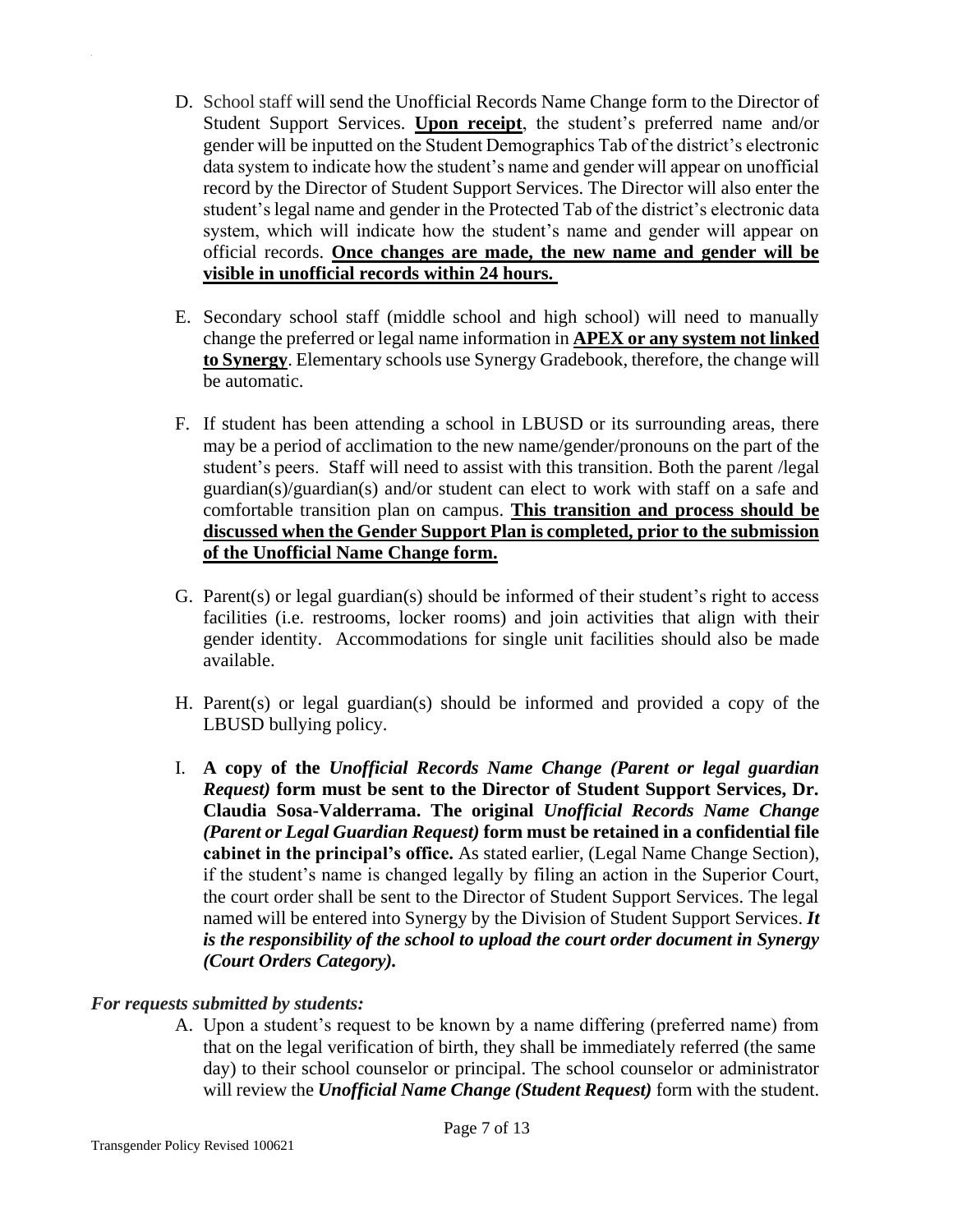- B. In order to facilitate the process of changing the preferred name and/or gender, the school counselor and/or principal will complete *Gender Support Plan* **with the student prior to the submission of the Unofficial Name Change request.** *The Gender Support Plan* will help create a shared understanding of how the student can be supported in various aspects of the school experience. When a student moves to a new school site, the *Transgender and Gender Nonconforming Student Confidential School Transition Plan* will be updated to identify new staff ally/ies that will help the student at the new school.
- C. Staff should review with the student a list of official documents that will still reflect current legal name/gender. Note that LBUSD can only change name/gender on official documents after appropriate notice of a legal name/gender change (through the CA court system) has been submitted to the school's enrollment office or the Director of Student Support Services. The student will be informed that by signing the form, they acknowledge that their parent or legal guardian(s) will be able to view the preferred name in district systems such as **Canvas, ParentVUE and StudentVUE** and most applications within Synergy and LROIX. Additionally, students will be informed that by signing *Unofficial Records Name Change (Student Request)* form they acknowledge that official records such as enrollment documents, transcripts, IEPs, 504s, health records, mandatory permanent records, mandatory interim records, and other pertinent legal documents, in addition to district and state systems such as Parchment (Transcript System) and CALPADS (State Data System) and confidential applications within Synergy and LROIX will show their legal name.
- D. Once the student has reviewed the unofficial documents that will reflect their asserted (non-legal) name/gender.
	- If student makes the choice to move forward with this method of name/gender change, they are unable to "pick-and-choose" which items from the list of unofficial documents should be changed; however, they can elect to devise a separate accommodation plan with their counselor or other assisting faculty member (see below).
	- School staff will send the Unofficial Records Name Change form to the Director of Student Support Services. Afterwards, the student's preferred name and/or gender will be inputted on the Student Demographics Tab of the district's electronic data system to indicate how the student's name and gender will appear on unofficial record by the Director of Student Support Services. The Director will also enter the student's legal name and gender in the Protected Tab of the district's electronic data, which will indicate how the student's name and gender will appear on official records.
	- Secondary school staff (middle school and high school) will need to manually change the preferred or legal name information in **APEX or any other system not linked to Synergy**. Elementary schools use Synergy Gradebook, therefore, the change will be automatic.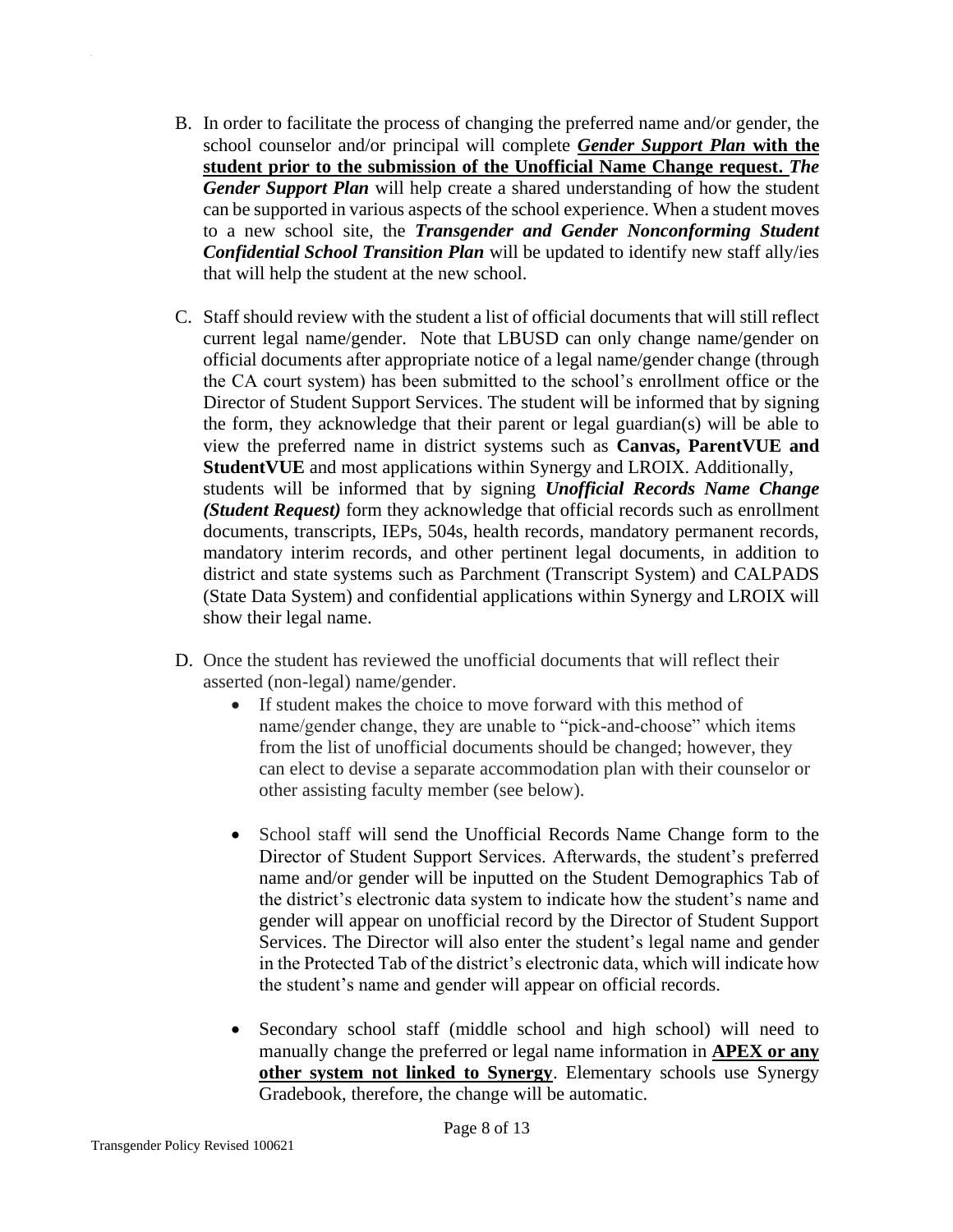- E. If student has disclosed a transgender identity, assess if their parent(s) or legal guardian(s) has been informed.
- F. Assess the student's level of safety in moving forward with a system name/gender change and discuss the potential for being "outed." Outing can occur through a variety of ways, including, but not limited to:
	- Parent or legal guardians using online systems (i.e**. ParentVUE, StudentVUE, Canvas, Synergy and LROIX**)
	- Letters/calls home to parent or legal guardians (report cards, progress reports, truancy notices)
	- Parent(s) or legal guardians attempting to excuse absences/tardies (attendance clerks will not have access to legal name)
	- Peers or peers' guardians sharing information with student's parent or legal guardian
	- Parent(s) or legal guardians requesting to see completed assignments which reflect the asserted (non-legal) name.
- G. That said, the student shall be informed that by signing the form, they acknowledge that their parent(s) or legal guardian(s) will be able to view the preferred name in district systems noted above.
- H. Note that there may be a period of acclimation to the new name/gender/pronouns on the part of student's peers. Staff will assist in this transition. Student can elect to work with staff on a safe and comfortable transition plan on campus.
- I. Student should be informed of their right to access facilities (i.e. restrooms, locker rooms) and join activities that align with their gender identity.
- J. Student should be reminded of the bullying policy and be given specific resources on ways to report bullying.
- K. If the student's name is changed legally by filing an action in the Superior Court, the court order shall be sent to the Director of Student Support Services. The legal named will be entered into Synergy by the Division of Student Support Services. *It is the responsibility of the school to upload the court order document in Synergy (Court Orders Category).*

# *Students unable to request a system-based name change:*

Students, who for any reason cannot complete the request for a system-based name/gender change, still maintain their rights to assert their identity on campus regardless of parent(s) or legal guardian(s) consent.

- A. Discuss with the student if parent or legal guardian(s) will/can be informed of this name/gender change
	- If student requests that parent or legal guardians not be informed of this change, school staff is still obligated to honor their request. Teachers,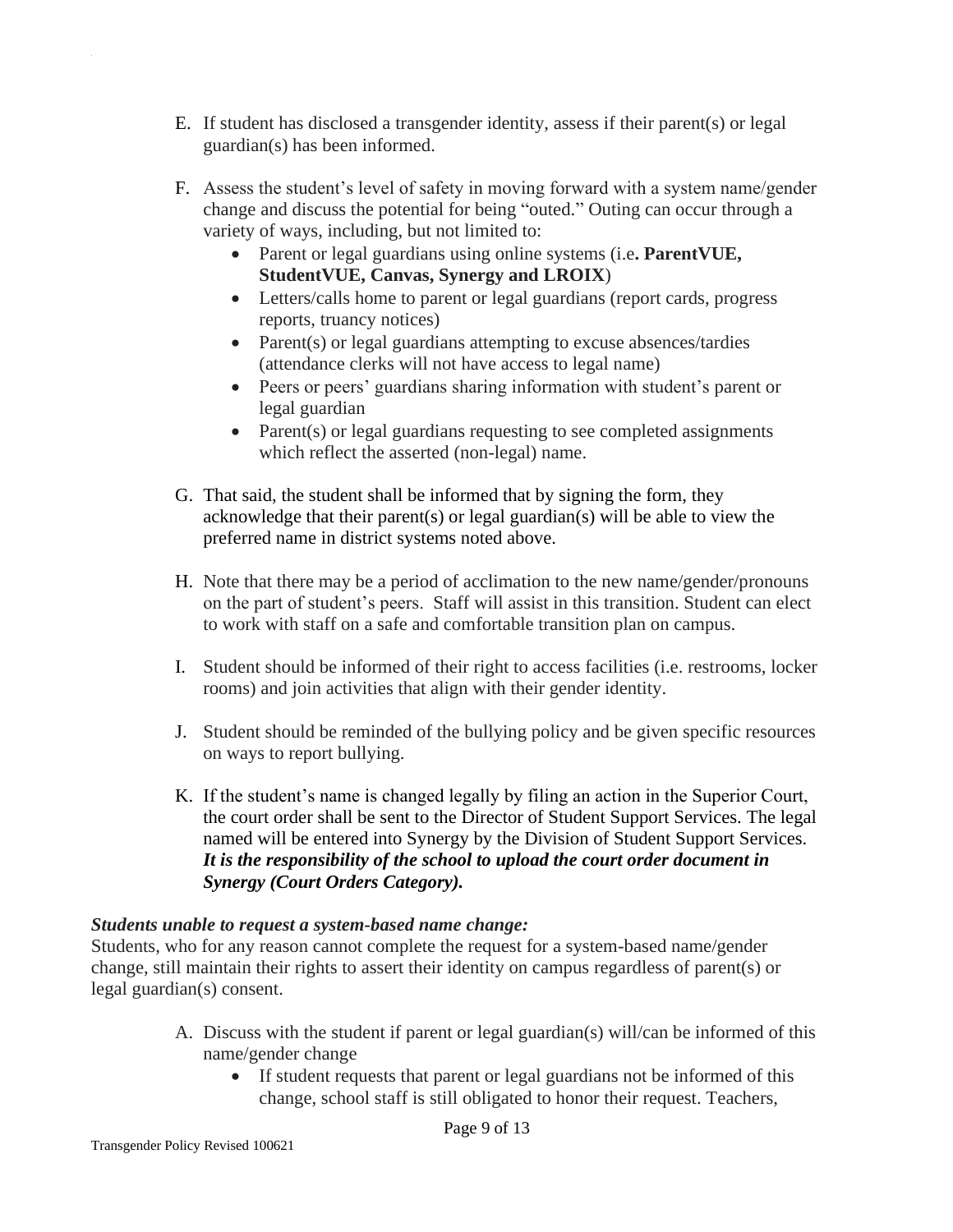counselors and administrators must be cognizant of the name **and pronouns** used in the classroom, as opposed to the name used in communications to the parent or legal guardian.

- B. Assess the student's level of safety in moving forward with a system name/gender change and discuss the potential for being outed. Outing can occur through a variety of ways, including, but not limited to:
	- Peers or peers' guardians sharing information with student's parent or legal guardian
	- Parent or legal guardians requesting to see completed assignments that reflect the asserted (non-legal) name
- C. Note that any accommodations will NOT automatically reflect a name and gender change in all system-based documents. Students can elect to any or all of the following documentation accommodations including, but not limited to: System-based AKA (not the Protected Tab)
	- Identification badges
	- Teachers using asserted name/pronouns
	- Yearbook
	- Assignments
	- Programs
	- Diploma
	- Office summons
	- Newspapers
- D. Note that there may be a period of acclimation to the new name/gender/pronouns on the part of student's peers. Staff will assist in this transition. Student can elect to work with staff on a safe and comfortable transition plan on campus.
- E. Student should be informed of their right to access facilities (i.e. restrooms, locker rooms) and join activities that align with their gender identity.
- F. Student should be reminded of the bullying policy and be given specific resources on ways to report bullying.

# **IV. NAMES/PRONOUNS**

- A. Students shall be addressed by the name and pronoun that corresponds to their gender identity asserted at school without obtaining a court order, changing their official records or obtaining parent or legal guardian/legal guardian permission.
- B. Students shall be known by their name and gender of identity. However, there may be situations (e.g., communications with the family, official state or federal records, and assessment data) where it may be necessary and recommended for staff to be informed of the student's legal name and gender. In these situations, staff should prioritize the safety, confidentiality, and respect of the student in a manner that affirms the law.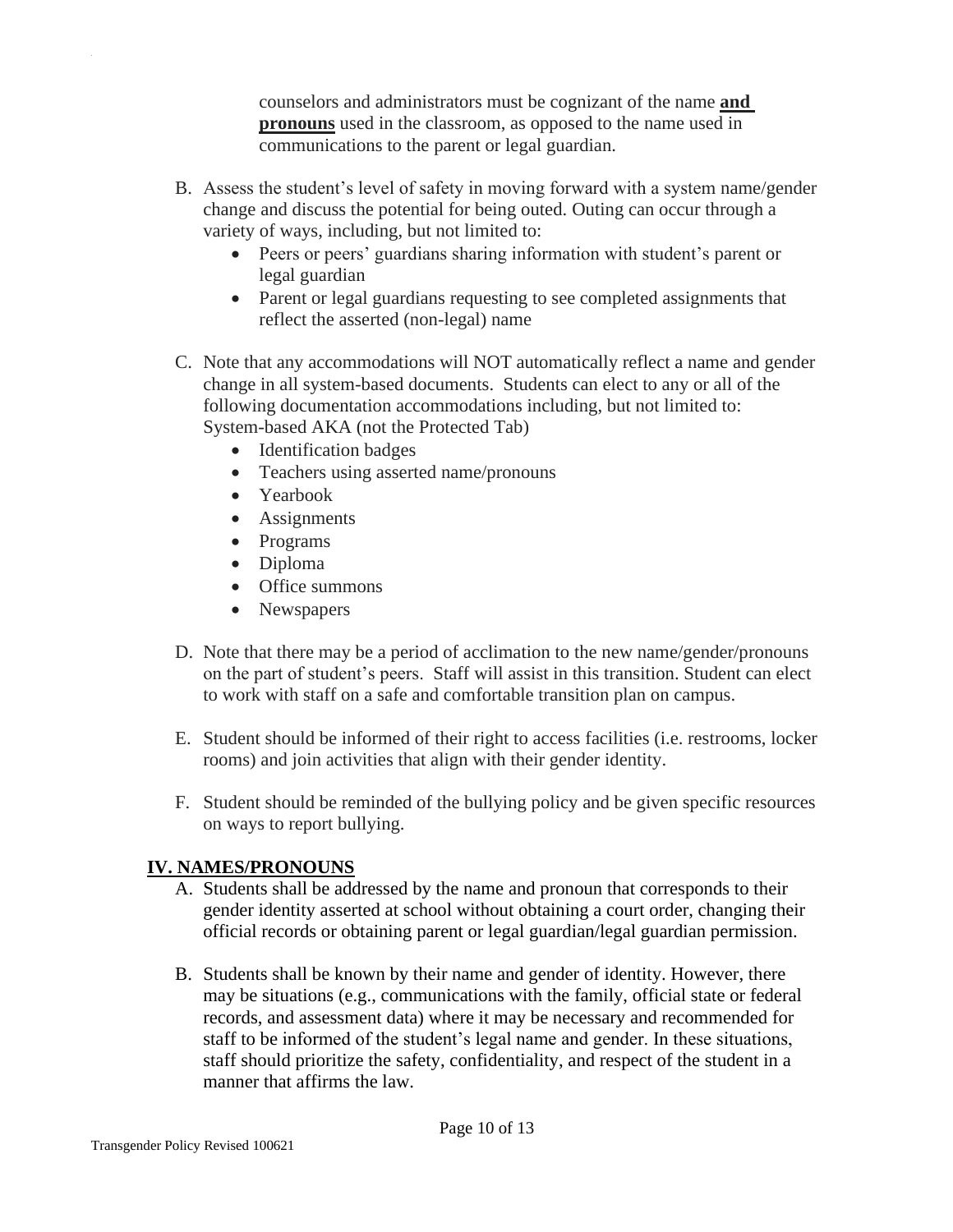- C. It is strongly suggested that teachers privately ask transgender or gender nonconforming students at the beginning of the school year or when they enroll, how they want to be addressed in class, in correspondence to the home, or at conferences with the student's parent or legal guardians (**SEE PRIVACY AND CONFIDENTIALITY SECTION**). **Student's preferences can be specified on the Transgender and Gender Nonconforming Student Confidential School Transition Plan**
- D. Every effort should be made to use the preferred names and pronouns consistent with a student's gender identity. It is expected that inadvertent slips or honest mistakes may occur; however, the intentional and persistent refusal to respect a student's gender identity is considered as a violation of LBUSD's policy.

## **V. RESTROOM ACCESSIBILITY**

- A. Students shall have access to restrooms that correspond to the gender they associate with.
- B. When available, a "gender neutral" restroom may be used by any student who desires increased privacy, regardless of the underlying reason.
- C. The use of such a "gender neutral" restroom shall be a matter of choice for a student and no student shall be compelled to use such restroom.
- D. If the student feels there is a reason or desire for increased privacy and safety, regardless of the underlying purpose or cause, the administrator shall provide the student with access to a reasonable alternative restroom such as a single stall "gender neutral" restroom.

## **VI. LOCKER ROOM ACCESSIBILITY**

- A. Schools maintain separate locker room facilities for male and female students. However, students shall have access to the locker room facility that corresponds to the gender they identify with.
- B. If there is a request for increased privacy, access shall be provided to any student. A reasonable accommodation may include:
	- 1. Assignment of a student locker in near proximity to the P.E. instructors or coaches' office or a supportive peer group
	- 2. Use of a private area within the public area of the locker room facility (e.g. nearby restroom stall with a door or an area separated by a curtain, or a P.E. instructors or coaches' office in the locker room)
	- 3. Use of a nearby private area (e.g. nearby restroom or a health office restroom)
	- 4. A separate changing schedule

# **VII. SPORTS, ATHLETICS AND PHYSICAL EDUCATION PARTICIPATION**

A. Physical education classes are typically co-gender. If the classes or activities are sex-segregated, transgender students shall participate in physical education by the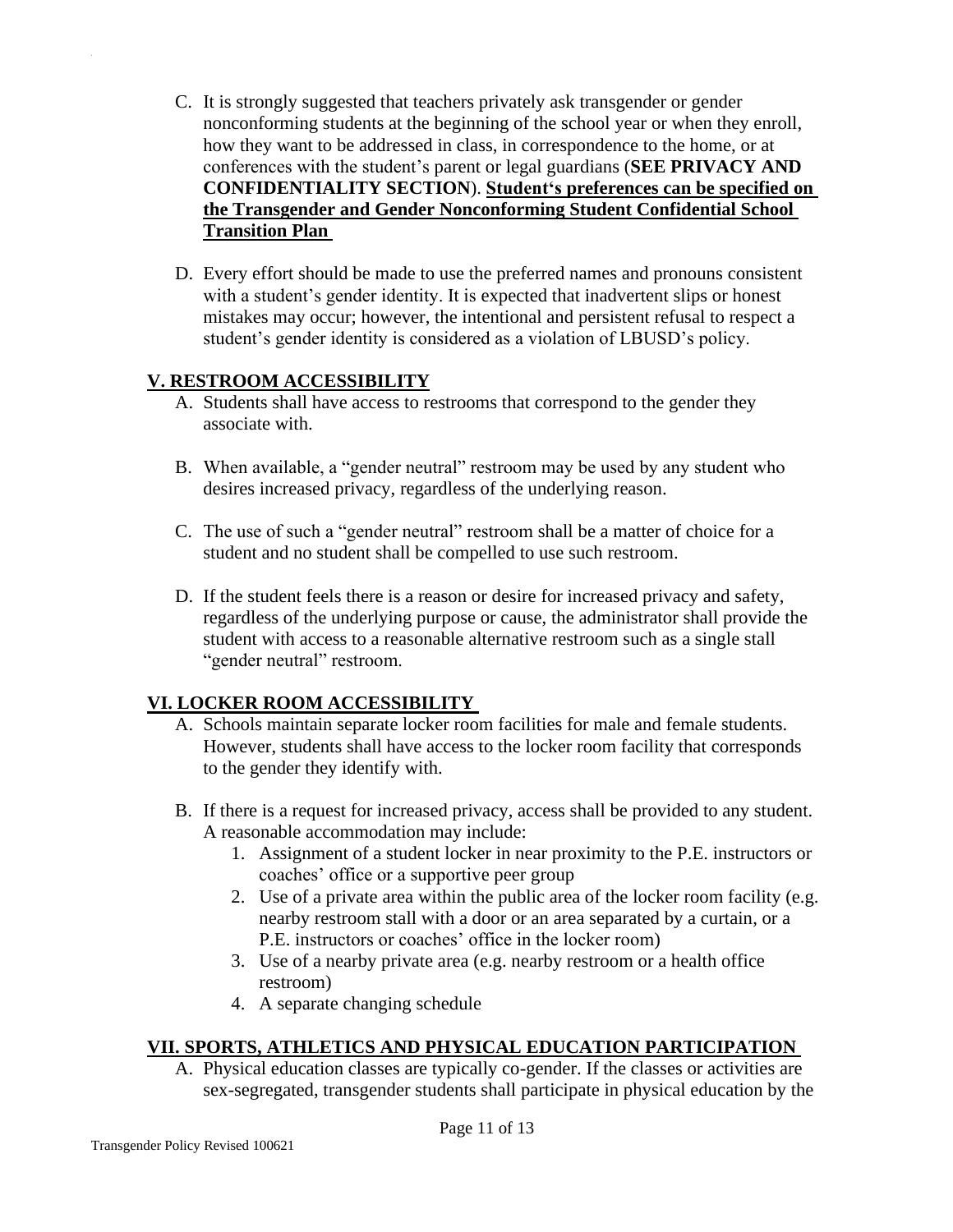gender the student identifies with.

B. Participation in competitive athletics, intramural sports, athletic teams, competitions, and contact sports shall be facilitated in a manner consistent with the student's gender identity asserted a school and in accordance with the California Interscholastic Federation bylaws (Gender Identity Participation 2015- 16, 300.D, page 56).

## **VIII. SCHOOL ACTIVITIES AND PROGRAMS**

- A. Students have the right to equitable access to activities and programs in their school. Students may not be excluded from participation in, be denied the benefits of, or be subjected to harassment or other forms of discrimination on the basis of gender identity in any program or activity.
- B. Activities and programs may include but are not limited to cheer class, homecoming, prom, spirit day, assemblies, after school activities/programs and all extra-curricular activities.

## **IX. COURSE ACCESSIBILITY AND INSTRUCTION**

A. Students shall not be required to take and/or be denied enrollment in a course on the basis of their gender identity in any educational and academic program.

### **X. DRESS CODES AND SCHOOL UNIFORMS**

A. All students will have the right to dress in accordance with their gender identify within the parameters of the dress code, as it relates to the school uniform or safety issues (e.g., prohibiting attire that promotes drugs or violence, or is gangaffiliated).

## **XI. STUDENT SAFETY AND DISCIPLINE**

*California law requires that schools provide all students with a safe, supportive and inclusive learning environment, free from discrimination, harassment, and bullying. Examples of prohibited behavior against transgender students include, but are not limited to, being teased for failing to conform to sex stereotypes, being deliberately referred to by the name and/or pronouns associated with the student's assigned sex at birth, being deliberately excluded from peer activities, and having personal items stolen or damaged.* 

- A. LBUSD school staff must ensure that students are provided with a safe school environment that is free of discrimination, harassment, bullying and/or intimidation.
- B. Complaints alleging discrimination, harassment, bullying and/or intimidation based on a student's actual or perceived gender identity or expression must be handled in the same manner as other complaints. All reported incidents of such must be taken seriously. Additionally, appropriate measures must be taken to ensure the bullying stops.